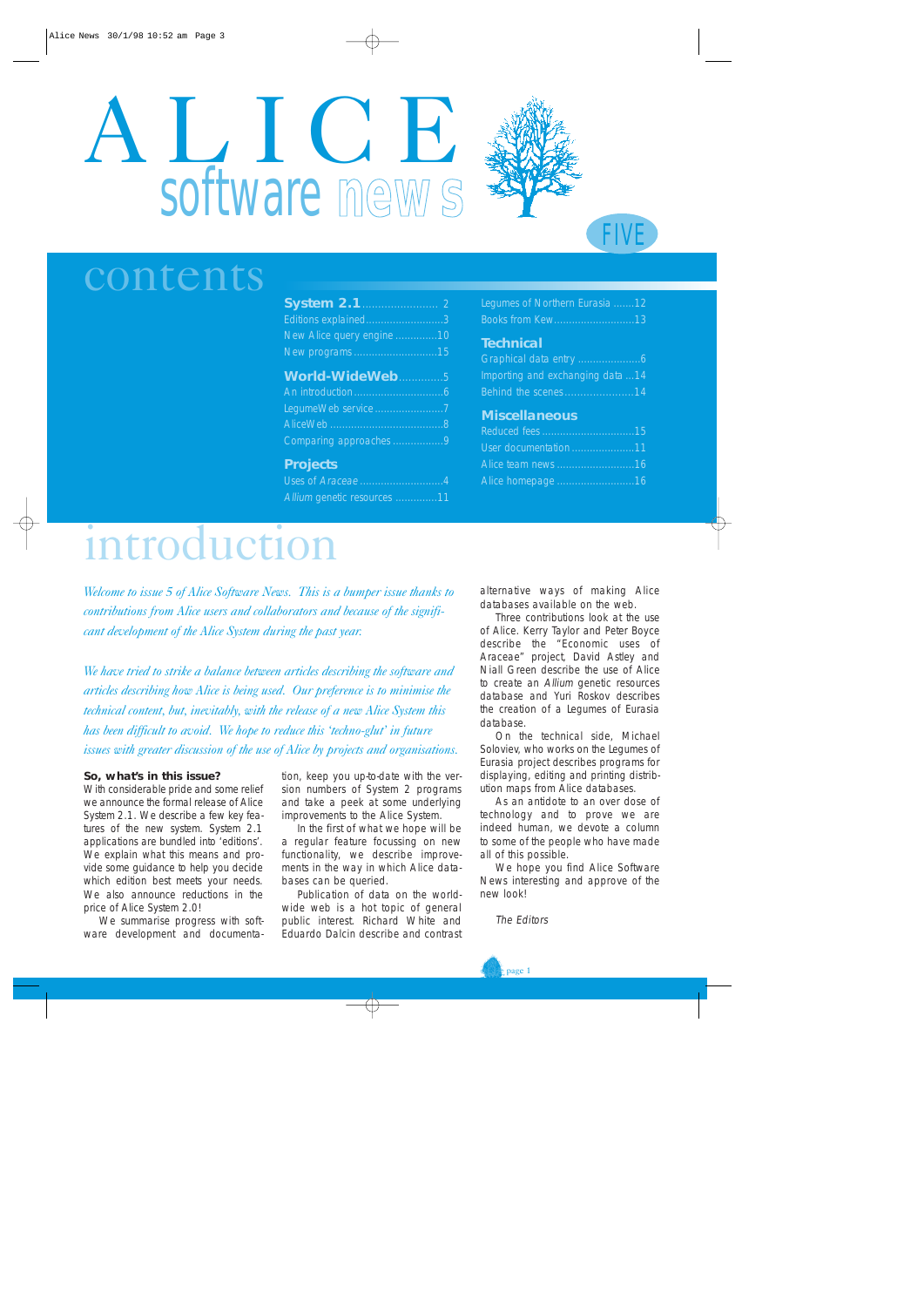# ALICE

# **System 2.1**

#### **DATA ENTRY**

Recognising that data entry can be a time consuming process, even with well designed software, we have put considerable effort into improving the speed and convenience of data entry. The underlying data structures have been improved, which will have particular benefits when searching for taxa in large databases. System 2.1 contains a brand new data capture program Ace which replaces the Alice, Atext and Nview programs in System 2.0.

Completely rewritten from the bottom up, Ace has been given a user interface which is consistent with all other Alice programs.

- Pick lists and string searches can be used to minimise typing and improve consistency, particularly when entering and editing Latin names.
- There are new functions for copying and deleting data for taxa. Using a few key strokes, complex species descriptions can be copied to other taxa and then edited.
- There are improvements to the way data can be imported.
- Data validation has always been a strength of Alice. We have improved it further.

We made it! Alice System 2.1 is here and, we believe, well worth the wait. We still haven't been able to add all the features we would have liked, but System 2.1 is a very significant advance on System 2.0. Further features are now being tested and will be added in the coming months. What is new about System 2.1? We make no attempt to describe all the changes here - there simply isn't space. Some advances were described in Alice Software News 4 and we repeat here only the most important additions and changes.

- There is greater flexibility in exploring data and generating reports during data entry. You can, for example, find out which species have been recorded for a particular descriptor or state before deciding to edit that dictionary or descriptor definition.
- A new, simpler interface for searching for taxa either by scientific or common name. Greater control over which categories of taxa and class of name are included in searches. Searching can be done using a form or selecting from pick and point lists sequentially. Searching for taxa and creating a new one are now clearly separated.
- Includes a "citations manager" which is easier and more flexible to use and again allows the user to control program behaviour.

#### **MULTI-USER**

The second significant change is that Alice databases can be placed on networked drives and several different people may either query data or enter data into the same database. This has been done without sacrificing ease of use for those users who work on their own. Alice is not completely multi-user yet, but we are purposefully moving towards a version which is, by supporting databases that can be accessed and used institution-wide. We intend to provide the best of both worlds; software that is easily set up and used on personal computers and yet which can be used to maintain shared institutional information assets. Forthcoming developments of Sam (see page 14) will make it easier to combine personal or small project databases so as to contribute to larger institutional databases. System 2.1 includes tools to help database administrators maintain shared databases and manage a group of Alice users and Alice databases at a networked site.

#### **MULTI-TASKING**

System 2.1 is designed to be used in a multi-tasking environment. You can, for example, safely run the Awrite report writer at the same time as using the data capture program, Ace. This was possible with System 2.0 but wasn't recommended since this could lead to data corruption. We have tested System 2.1 under Windows 95, OS/2 and versions 3.51 and v4 of Windows NT.

#### **QUALITY**

In System 2.1 we have fixed all known bugs in System 2.0.

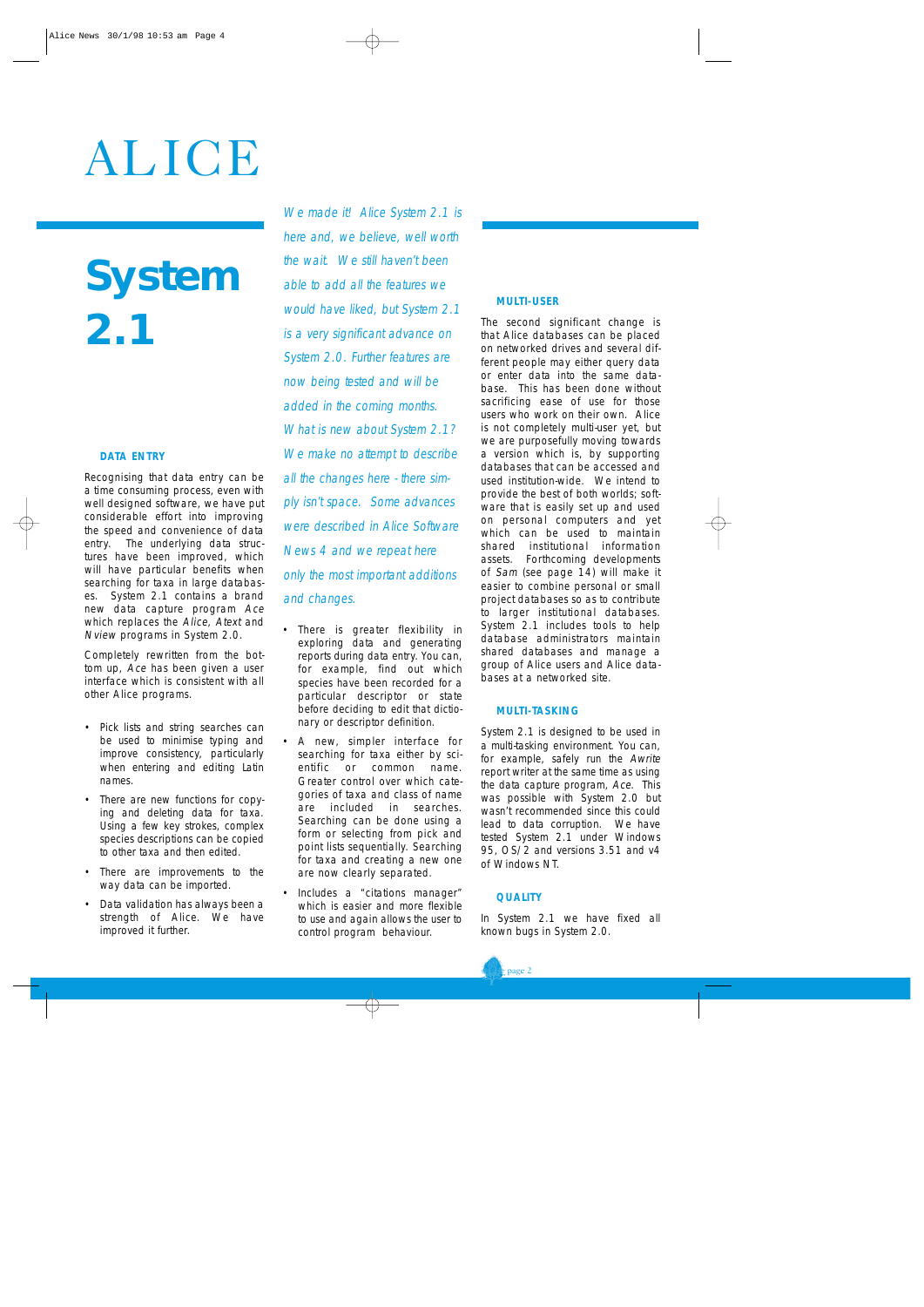### "Editions" **EXPLAINED**

Alice System 2.1 opens up new possibilities for sharing data within projects or institutions. We have combined the programs comprising Alice System 2.1 into three editions, for Database author's, Database administrator's and End users, which reflect some of these possibilities. Below, to help you decide which edition is suitable for you, we examine four scenarios of increasing sophistication. The simplest, "A", describes a user working alone. Scenario "B" presupposes a database author who wishes to distribute databases to others, possibly at different locations. Scenario "C" describes a situation in which the same database is to be searched and possibly even updated and modified by more than one person. The last scenario, "D", describes how databases might be maintained on a shared network or at different sites and combined for subsequent management or use.

#### **A) SINGLE USER**

If you work on your own and do not wish to share your database with anyone else, other than those who use your computer, then you will need only purchase the Database author's edition. Many users currently working with Alice System 2.0 will fall into this category.

#### **B) DISTRIBUTING YOUR DATA TO OTHERS**

The simplest and most flexible way of sharing your data with others is to supply them with copies of all, or part of, your Alice database. As database author, you will require a copy of the Database author's edition. Everyone else, unless they work on the same machine as you, requires an End-user's edition, which includes all the necessary tools for interrogating databases and writing reports. This is useful for database author who wish to 'publish' data in a flexible electronic format but do not wish end users to add to or modify their data. We have structured our pricing to make electronic publication attractive. The more licences of the Enduser's edition you require for your project or institute, the cheaper each copy becomes.

Should you need to distribute data for manipulation using other software, as a database author you still have the option to use Alex to export subsets of your database into a variety of formats.

#### **C) SHARING DATABASES ON A NETWORK**

People who wish to work together on the same copy of an Alice database can take full advantage of the new features of Alice System 2.1. If you are to use Alice in this way then we strongly recommend that one person within your organisation is given the role of database administrator (DBA). A DBA is responsible for

organising and managing all the Alice databases, possibly configuring each work station, placing the various Alice databases on networked drives, ensuring all users have appropriate access privileges and resolving any problems that might arise. In such an environment at least one Database administrator's edition of Alice 2.1 is required. At small networked sites the roles of database author and database administrator can often be combined, in which case a separate licence for the Database author's edition is unecessary. A separate licence for a Database author's edition is required, however, for each individual machine upon which data are entered or edited.

#### **D) SHARING DATA FROM MORE THAN ONE SOURCE**

Perhaps the most sophisticated use of the Alice system is where several database authors work in parallel on their own separate databases and, at some agreed point, combine their efforts into a single database. Such 'federated' databases may be built by large multi-institutional projects, such as the "International Legume Database and Information Service" or "Plantas do Nordeste" or at larger institutions where the intention is to combine the work of several staff members into an institutional species database. Authors of the component Alice databases may commit all of their own data or just certain subsets of the taxa or datatypes to the combined database. The individual or team that provides central co-ordination of these databases will need a licence for the Database administrator's edition since this includes the program Sam which can be used to import data sets into Alice databases and to merge Alice databases. Use of Sam at any particular institute clearly does not preclude several authors working together much more closely on one database, as in scenario "C", whilst others work more independently of one another.

Making the most of the available human and data resources in such scenarios requires considerable organisation and co-ordination. We are happy to advise those considering setting up such federated or institutional information management systems.

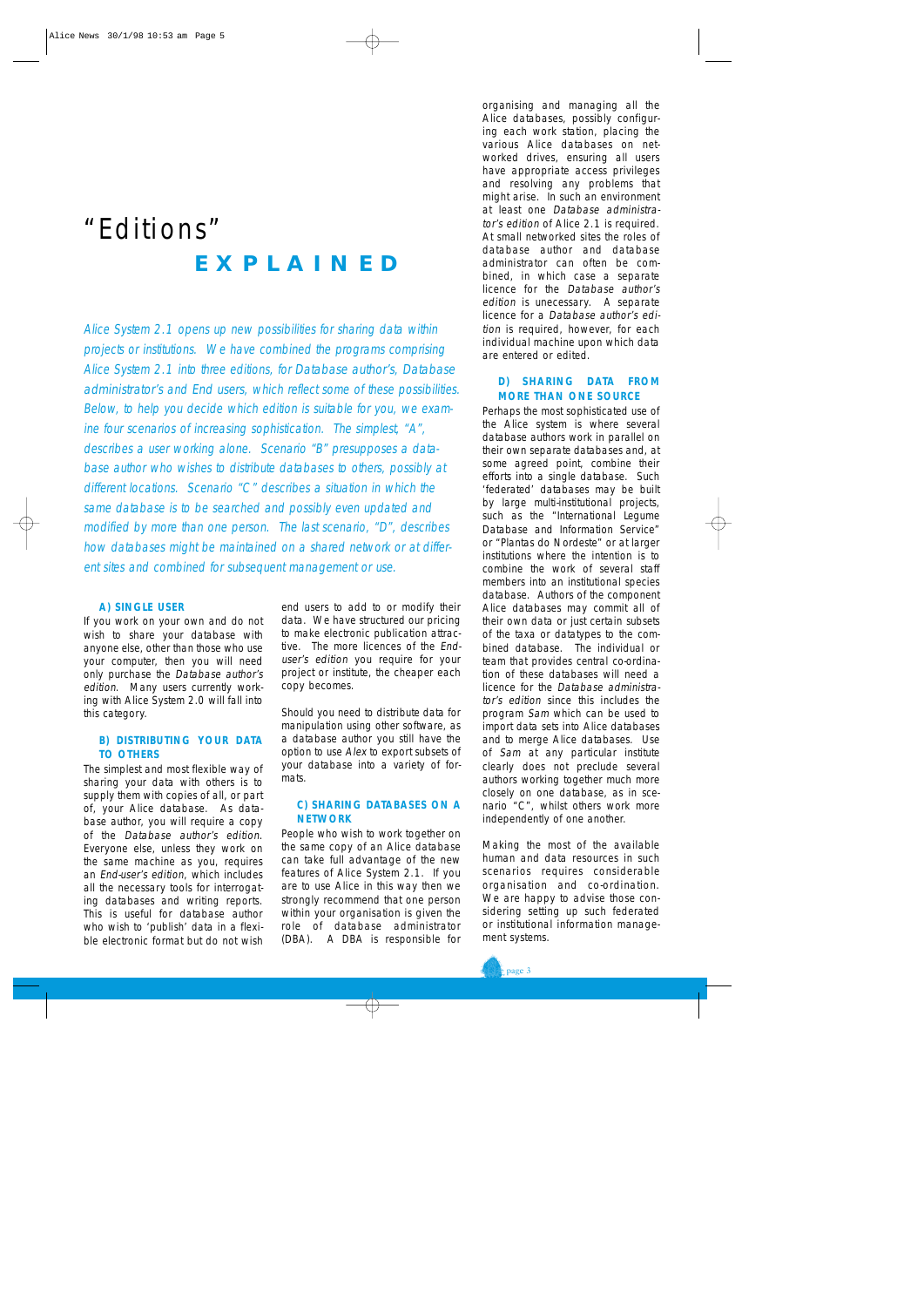# **Economic USES**

This is the most recent of the many species databases created using Alice in the Herbarium of the Royal Botanic Gardens, Kew. It differs from its larger monographic predecessors (e.g. for Palms, Orchids, Legumes and Cyperaceaea) in its emphasis on information about the economic importance of the taxa described. The project was initiated by Peter Boyce and the collation and entry of information is being carried out by Kerry Taylor, a sandwich student from the University of the West of England, who is working at Kew for a year under Peter's supervision.

About 500 species of aroids have economic or ethnobotanical importance but the information about these species and their use has never been brought together. Data are being assembled from a wide range of sources. Apart from scanning the printed literature available in the various libraries at Kew, Index Kewensis and systematic searches of Kew's Herbarium collection (approximately 30,000 sheets, including 1,200 type specimens), much use is also being made of the Internet as a source of information about commercial usage. Yet further information comes by letter or email from colleagues around the world particularly from members of the International Aroid Society whose headquarters is in Florida.

The first step to creating a database was to download into an empty Alice database all the available nomenclatural data from the Index Kewensis database at Kew. This has since been edited to provide a modern and coherent view of the taxonomy of the family and to date the database contains 524 taxa of which 498 are species and 26 are infraspecific taxa. For these taxa the database contains a total of 1,160 different scientific names including synonyms, suspected syn-

# **of the**



Peter Boyce gets to grips with an Amorphophallus titanum, an aroid of surprising economic importance to Kew Gardens. Hundreds of visitors were attracted by its scent last summer.

onyms, orthographic variants and misapplied names. 450 taxa share 433 different common or vernacular names.

Most of the information about plant use is stored as 61 separate Alice user-defined descriptors. 1,263 separate data observations have so far been recorded for the 524 taxa using these descriptors and much additional information stored as structured notes or as free text using the Atext program. 855 different publications have been referred so far as well as 1,148 other types of citation.

The project started in August 1996 and will finish in the summer of 1997. The data then available will be used with the Awrite program to prepare a checklist of economic and ethnobotanically important Araceae which we hope to publish at Kew. Once published we hope to make all the information available on Kew's Worldwide Web site using AliceWeb.

For further information please contact: Kerry Taylor (k.taylor@rbgkew.org.uk) or Peter Boyce (p.boyce@rbgkew.org.uk) at the Royal Botanic Gardens, Kew, Richmond, Surrey, TW9 3AB, UK.

page 4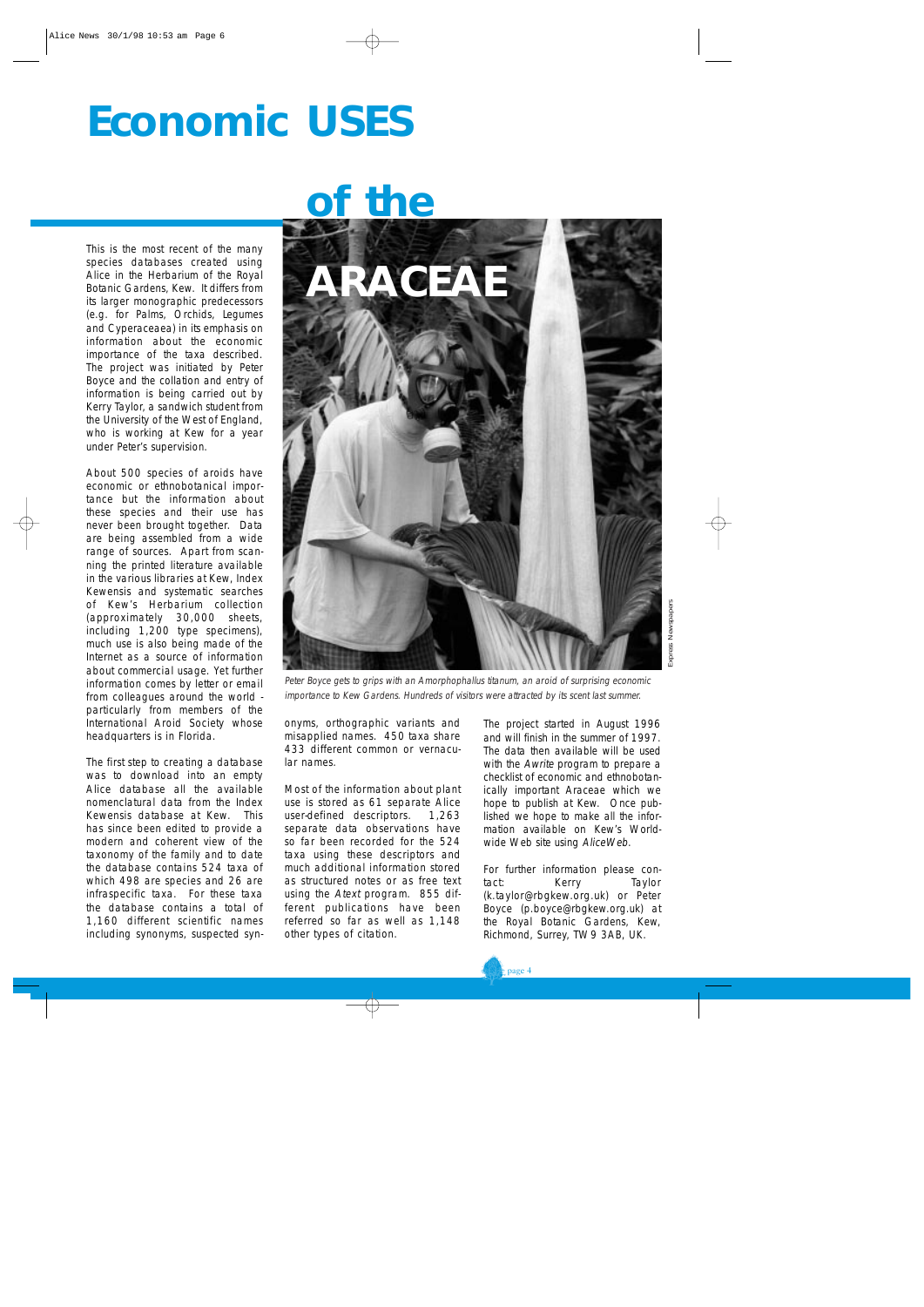# **Putting Alice**

# **databases**

# on the World-wide Web

Four separate articles on the following pages describe how you can make the information contained in your Alice database available to colleagues via the World-wide Web or your institutional

intranet.

Richard White first introduces the World-wide Web. In a second article, Richard describes the "LegumeWeb" service by which the ILDIS project is making its Alice database available by enabling remote users to search the database using scientific names. Araneus, a program developed by Richard, generates HTML pages in response to these questions.

Eduardo Dalcin describes the AliceWeb program which he has developed and is available as a component of Alice System 2.1. AliceWeb creates a set of linked HTML pages from any subset of your database. Other people can then view or search your data using descriptors, uses, habitats, higher taxa and vernacular or scientific names (including synonyms). Two projects that have already made good use of AliceWeb have been Eduardo's own project in Rio de Janeiro (see Alice Software News No. 4) and a global database of palms by Dr. John Dransfield at the Royal Botanic Gardens, Kew.

| $\sim$<br>-<br><b>Side</b>                                                                                                                                                                                                                                                                                                                                                                                                                                                              |  |
|-----------------------------------------------------------------------------------------------------------------------------------------------------------------------------------------------------------------------------------------------------------------------------------------------------------------------------------------------------------------------------------------------------------------------------------------------------------------------------------------|--|
| <b><i><u>Seriester</u></i></b><br>inform.<br><b>If you have</b><br>share subset of<br><b>Contract</b><br>a l'Iteramia, france i<br>ı<br>⊶                                                                                                                                                                                                                                                                                                                                               |  |
| <b>Chalk Grassland checklist</b><br>Allian demonstration distributo                                                                                                                                                                                                                                                                                                                                                                                                                     |  |
| per recommends Tart.                                                                                                                                                                                                                                                                                                                                                                                                                                                                    |  |
| <b>Roomcomm</b><br>Chatanges monogyne Sang-                                                                                                                                                                                                                                                                                                                                                                                                                                             |  |
| <b>Williams Boy 17</b><br>· Elegan LA Lingview<br><b>M. Greener 1 Electronic</b><br>18 Notice is attack it.<br>A Spirite Librarystic<br>a Spacia Antimot Tool<br>· Horn Cynter<br>* Schrangen L. L. Luck                                                                                                                                                                                                                                                                                |  |
| I truck chappins and a field !!<br>& Tokington Professor valuated to 1 Kin Linking<br>и                                                                                                                                                                                                                                                                                                                                                                                                 |  |
| Total Exhibit.<br># Children and Alabam Life (2 19) 210<br><b>REQUIREMENT STAGE REN LET</b><br>a researcher world, 149.<br>* Row, Barm L.C. Town L.C. Lat.)<br>* Rations LABOR Room LLL<br>W Ringler Linders (1) 1315 E. Bleis,<br>×<br>The Contract House Company came it below it<br>. Journal competition in the<br>at block is thorning. (Sky) Ly Nov.<br>IN DEATH OF SHERING AND RELEASED FOR<br><b><i>USE COMPANY IS</i></b><br>a travi. Swin, J.<br>W Discount is now gamboy. No |  |
| graha Elettimora<br>* Davantus<br>to Magaster, Ltd.<br>11 Norwayne 4 E.<br>is budgetive L.E.<br><b>A Dertill</b><br><b>6 Stewart Co.</b><br>9. Parents   (L)<br>St Plate L.C.<br>a newell 12.<br>is those Life.                                                                                                                                                                                                                                                                         |  |

Finally, Richard and Eduardo compare notes about the relative merits of their alternative approaches and point to possible future collaboration.

#### **PLEASE TAKE A LOOK AT SOME ALICE DERIVED HTML PAGES**

Links are being added to Alice Software's main (home) page which lead to HTML pages generated from Alice demonstration databases using the AliceWeb program

[http://dspace.dial.pipex.com/alice ]. Alternatively you can view pages with information about Legume species generated by both AliceWeb and Araneus programs, by following links from the ILDIS home page [http://www.ildis.org].

You can contact the authors of the following articles at these addresses:

#### **Eduardo Dalcin, Programa Mata Atlântica, Jardim Botânico do Rio de Janeiro, Rua Pacheco Leão 915, Rio de Janeiro, 22.460, Brazil.**

**Email: e.dalcin@biosys. alternex.com.br**

**Dr Richard J. White, Biological Sciences, The University, Southampton SO16 7PX U.K.** 

**Email: rjwhite@soton.ac.uk**

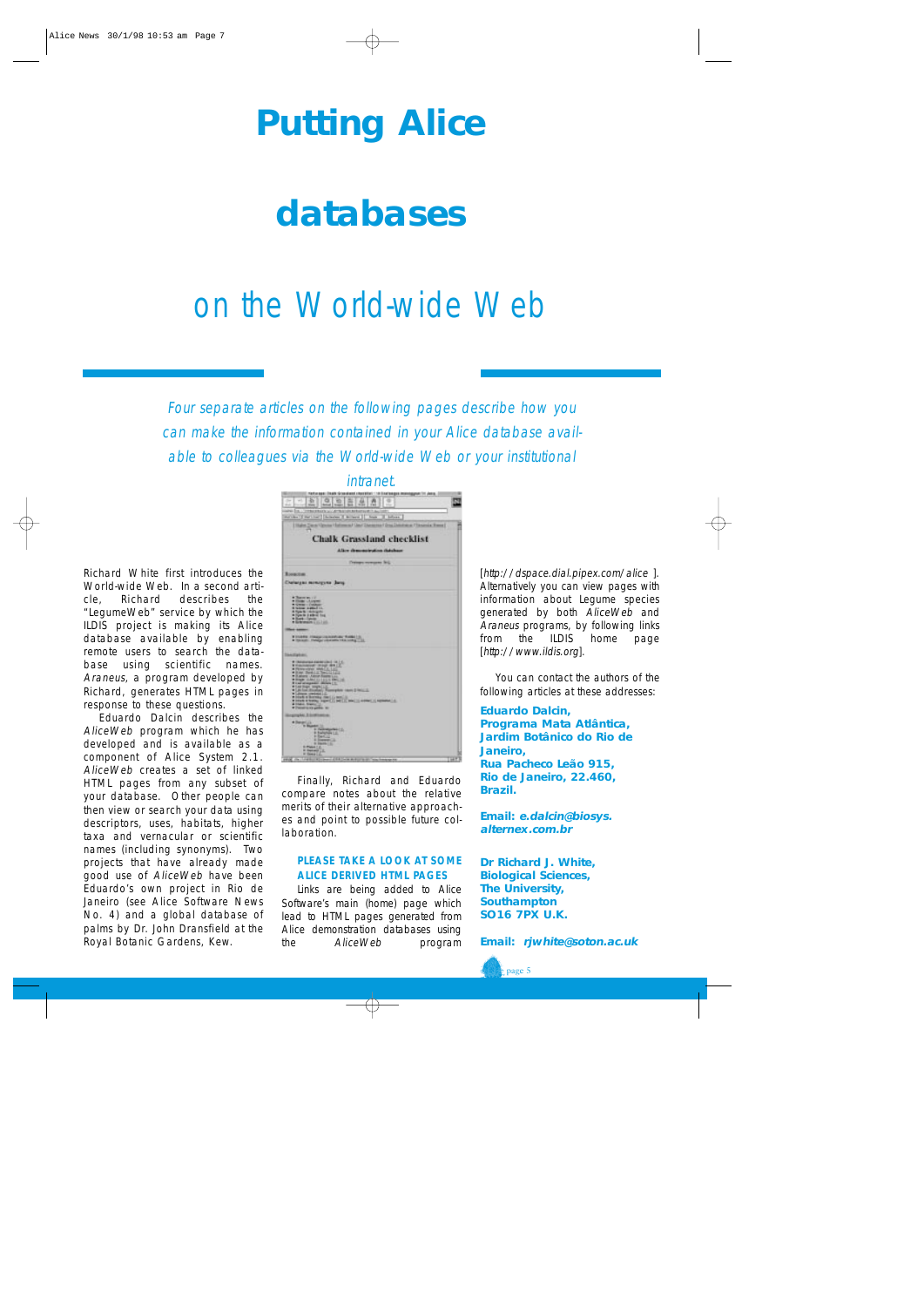# WORLD WIDE  $\mathbf W\mathbf E\mathbf B$

I assume that nearly everyone by now has heard of the World-wide Web. Briefly, people all over the world are making pages of information available on computers connected to the Internet, the world-wide network of computers. The pages are stored in a standard format called HTML. The beauty of the system, and the reason

**AN INTRODUCTION**

for its astronomic growth lies in the interlinking of pages. The author of a page can make particular words, phrases or pictures into links which, when clicked on with the mouse, lead to another page which is automatically fetched and displayed in place of the present one. To follow the pages we require no special skills, only to be able to point at what we want!

This works whether the individual page we want is on a computer in Adelaide, Delhi or Edinburgh.

It's a new kind of publishing system. With the Web, many more people can cre-

ate pages which can be seen by millions of others around the world.

The Web can be a (slow) way to advertise products and services but is also a delivery medium for them. It is an easily learnt standard way for ordinary people to use many kinds of Internet facilities.

#### WHAT ABOUT **ALICE DATABASES?**

Many of us use Alice to collect and organise biodiversity information, at least some of which we then wish to make available to others. How can we use the Web to do this? I have tried to answer some of these questions and learnt by trial and error rather than reading theoretical treatises. The situation is developing rapidly and sharing of ideas should help us all to move forward.

Present versions of Alice run as DOS applications under all versions of Windows, including Windows NT but are unable to communicate with the Web directly. The good news is that there are at least two ways already being used to make Alice databases available on the Web as the articles on these pages describe further.

Richard White

## **Graphical data entry and mapping of distribution records**

The "Legumes of Northern Eurasia" project (see page 12) has developed four memory resident programs for use with the Alice system. The first of these provides for the graphical entry of distribution records for species in our database while the other three display species distributions as recorded in any Alice database.

- Areas allows users to select geographical areas from a map displayed on the screen when entering species distribution records from local floristic accounts.
- Regview displays a screen image of the species distribution of the current taxon using the Northern Eurasian region of our own local Alice database.
- Worldmap displays a screen image of

the species distribution of the current taxon on a map of the World when working with Alice databases that contain world-wide distribution records.

Mapscan generates a \*.BMP format file containing an individual species distribution map that subsequently can be inserted into reports generated by Awrite.

These programs operate as intermediaries between the user and Alice software. To be used, each program must first be loaded into the computer's memory (RAM) before you run Alice. Once in memory, each program can be invoked from the keyboard using particular keys, whilst you are using any of the Alice applications. The programs either capture Alice normal text output and display it as a map or allow users to select places upon a map and then emulate data entry to the Alice database.

It would be most convenient for our users if they were able to use these programmes from within Alice applications rather than having to pre-load them into memory first. I think that it would be a good idea if Alice programs were provided with a "macro command option" through which separate function such as these could be invoked.

Michael Soloviov Komarov Botanical Institute, St.Petersburg, 97376 Russia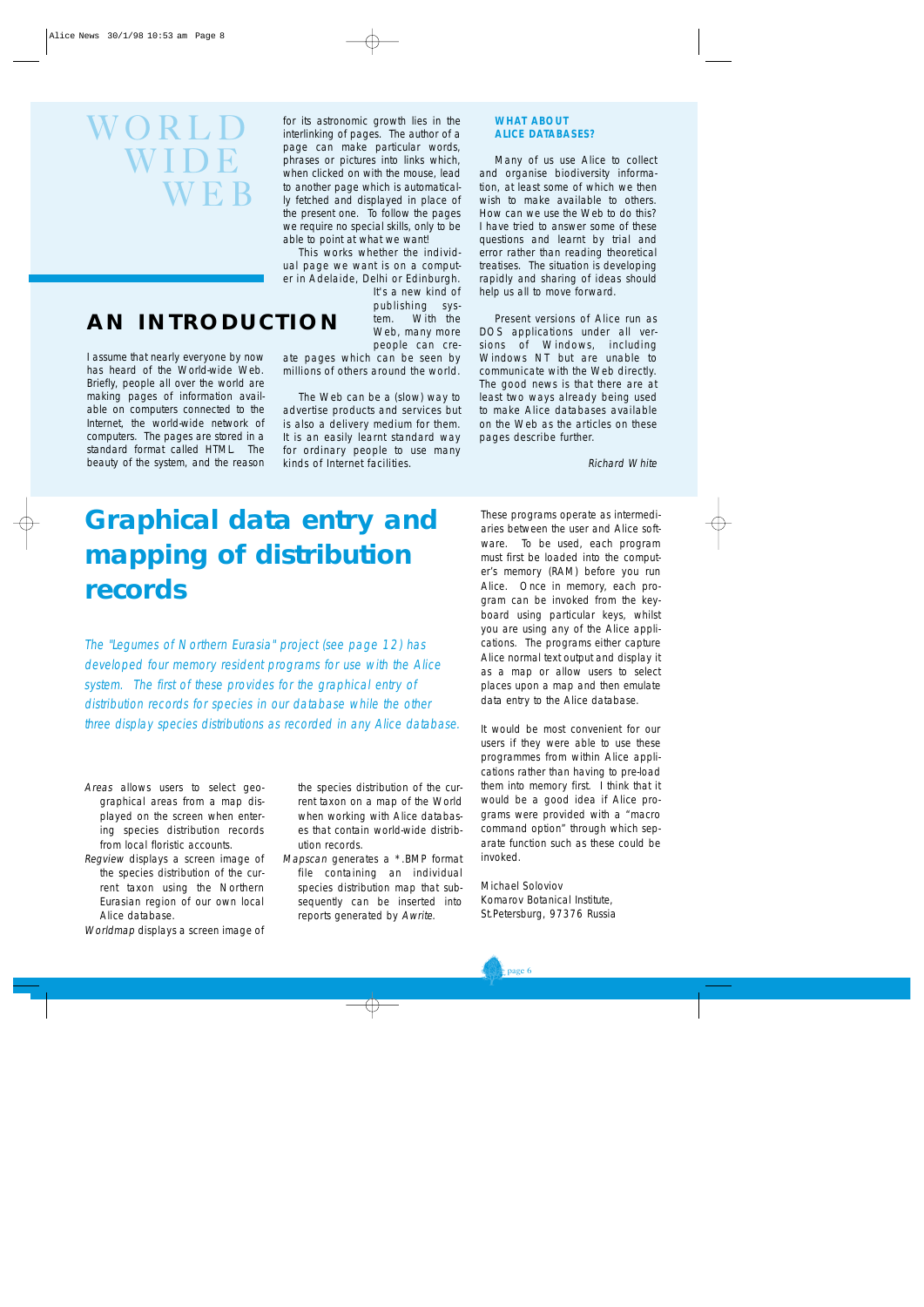# **THE ILDIS**  "LEGUMEWEB" SERVICE

I work at Southampton University, where I help the ILDIS Co-ordinating Centre. The International Legume Database and Information Service, ILDIS, is one of the most advanced species database projects of global scope for any group of organisms. The ILDIS database is built, edited and queried using Alice System 2.0 and recently I have been experimenting with making the ILDIS database available on the World-wide Web at: http://www.ildis.org

A trial version of the ILDIS Legume Database, which we plan to update every ten weeks, can be found on the Web at:

#### http://www.ildis.org/LegumeWeb

A simple name entry screen will be displayed allowing you to search the database for any of the 19,000 taxa using any of the 36,000 scientific names so far entered. The query form is simple. In the name entry boxes enter either a genus name, species name or both. You can use an asterisk (\*) to widen the search or if you are uncertain of a spelling. The asterisk will match as much as it can, or nothing at all. For example, "canade\*" will match "canadensis", "canadense", "canadenopsis" etc. The asterisk can be used at the beginning, at the end, in the middle of a word or instead of a complete word.

When you enter a name the database is searched for matches. If sev-

| Language 1994, Three Adviser                                                                                                                              |               |
|-----------------------------------------------------------------------------------------------------------------------------------------------------------|---------------|
| $10^{12}$<br><b>ILDIS</b><br>ans Furshave & Infermation Service<br>tematical Leg                                                                          |               |
| wild made West Texas page<br>IL DES à Soc Jaterro<br><b>Bryace</b><br>* One sinfants a shot (178)<br>. E20 Legan Web same for With access to use debress. |               |
| * Information about the plant hands Logon                                                                                                                 | <b>THE FE</b> |

eral are found, you are offered a list so that you can click on the name you wish to proceed with. If the chosen name is a synonym, a brief explanation is given before ILDIS's preferred name is shown, followed by a page of information about that species. Near the end are buttons that point to other databases which may contain information about the species; at present these are Tropicos at Missouri Botanical Garden, the Australian Plant Name Index and the Riken database of root-nodule bacteria in Japan.

#### **LIMITATIONS**

There are some present limitations to the Araneus program which provides the LegumeWeb service. It is specific to the requirements of ILDIS and its particular version of an Alice database. Bibliographic reference numbers are currently shown, but lead nowhere. In the next version, the numbers will be links to entries in the bibliography as in Awrite reports. ILDIS has decided that while the entire ILDIS Phase 1 database can be made available on the Web. data should be available to users only one species page at a time so that users cannot download the whole database at once.

The present version is slow which is due to the data structure used for searching. The advantage was that I could get something working relatively quickly which can be modified as we get comments and our plans become clearer. I intend to replace the slow bits with, well, something faster!

#### **FUTURE DEVELOPMENTS**

It should be easy for users to select just those kinds of information they want to see, such as nomenclature and distribution, instead of getting the whole lot. It would also be possible to search the database on criteria other than the name of a species, such as by country, or use, but this is not currently planned by ILDIS. Links from the ILDIS home page lead to experimental mock-up pages showing what might be available in the future, including images, which are not currently available in the live database.

Araneus is fairly simple and would be relatively easy for me to customise. In principle, therefore, it can be made available to anyone with an Alice database. It does require nomenclatural files in LegumeWeb format, however, which I create from Awrite reports. This format may change as the database access software is optimised.



 $\epsilon$  page 7

Richard White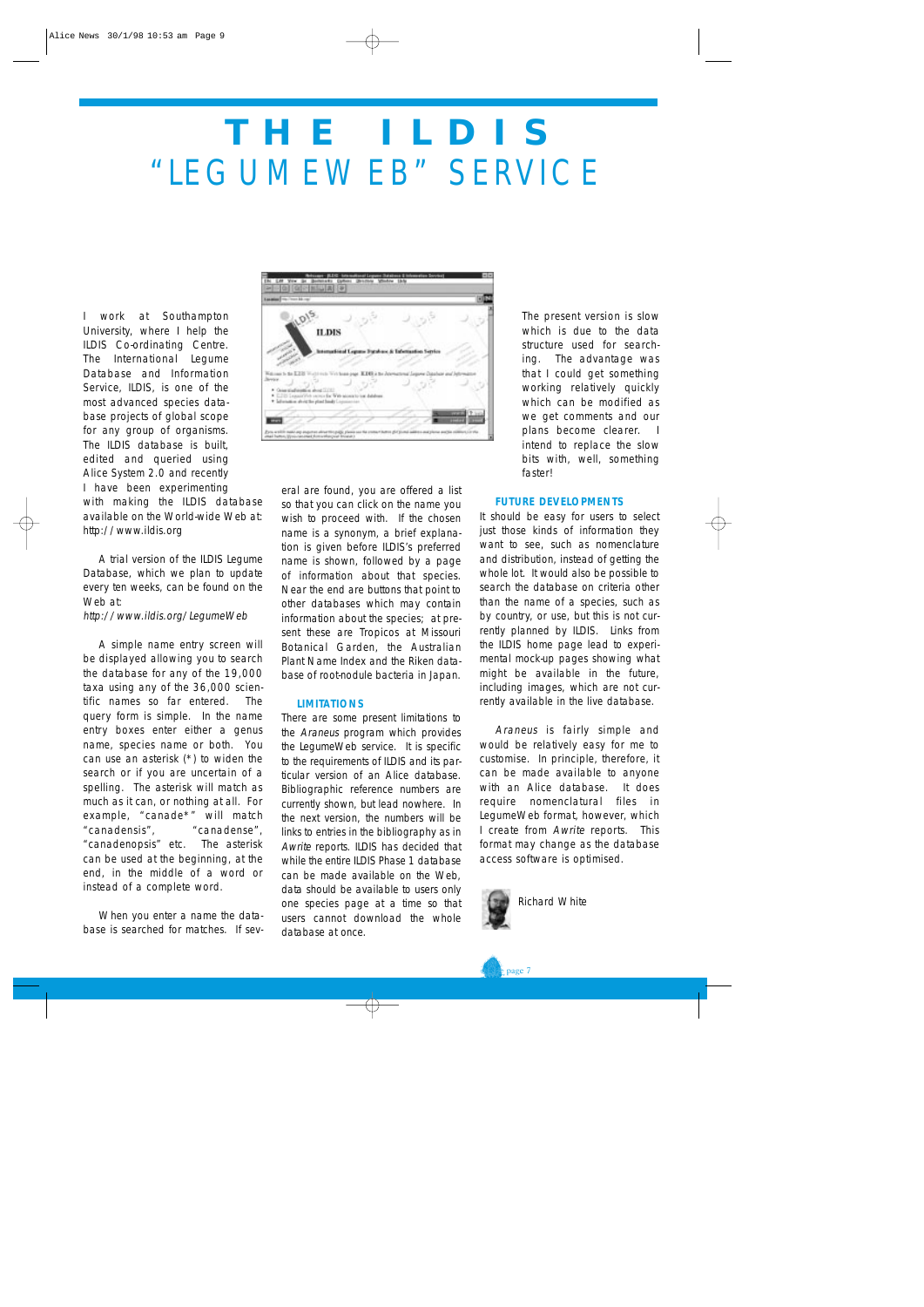# "Surfing" your data **with AliceWeb:**

### a new program for Alice users

Since 1989, the "Programa Mata Atlântica" (PMA) in the Rio de Janeiro Botanical Garden has undertaken phytosociological inventories of areas of "Mata Atlântica" - remnants of the forests once found along much of the Atlantic coast of Brazil. In 1993 we converted our species databases to use Alice (see Alice News No. 4) and currently have a central database of about 1,800 taxa.

More recently we needed to make our data available on our local network and our solution was to create AliceWeb. This program is a general tool for creating HTML pages directly from Alice databases which I hope will be useful to many Alice users. I developed the program during 1996, with the knowledge and collaboration of Alice Software, and describe here my approach and its significance to our own project.

The 'Programa Mata Atlântica" has:

- 1. many research staff who contribute to or use, our central species databases.
- 2. staff in different buildings all linked via a local area network.
- 3. an Information Services Centre with qualified staff that is dedicated to the administration and curation of the project's databases.
- 4. a regular influx of new information from our field surveys. Some data is passed into our species database directly from a collections database but where taxa are entered for the first time we need to encourage research staff to collate and enter morphological, ecological, phenological and other data about these taxa.

#### **THE NEED**

To date we have been using Alice System 2.0 which does not permit simultaneous access by more than one user to our central database (see articles in this issue describing the benefits to data sharing of Systems 2.1 and 3.0 - Ed.). This has complicated data entry by research staff and led to some duplication of effort. Our goal was to provide an interface between the research staff in their offices and the centrally held databases. Research staff needed to be able to

- 1. query the data easily.
- 2. access the data simultaneously throughout the Garden, limited only by the access restrictions imposed centrally.
- 3. update, edit or add to the data in the database via the PMA database administrator. We did NOT wish to allow all research staff to be able to make changes to the database itself without the prior knowledge or control of the DBA.

#### **ALICEWEB**

We wanted a system capable of mirroring the data within our Alice database in a format that would be available within our multi-user environment whilst ensuring that the database administrator has control of data. HTML pages were an obvious medium. Programs to display them were already available cheaply (Web browsers) and we wouldn't have to train our scientists (most are already familiar with use of the WWW). All that was needed was a tool to migrate data from our Alice databases into this new format.

I developed AliceWeb, using Foxpro Version 2.6. It translates Alice data sets into a suite of interlinked HTML pages. Rather than read data directly from the Alice database itself, AliceWeb, reads data from ATF (Alice Transfer Format). This gave us several important advantages:

1. ATF format is well documented

and relatively stable - as the developer of AliceWeb I wanted to be protected from changes to the internal file structure of Alice databases as the system evolves.

- 2. By making use of the flexibility already provided by the Alex program in generating ATF data sets, users of AliceWeb can select exactly that subset of their database which they wish to make available as HTML pages.
- 3. Authors of other database systems, desirous of making AliceWeb available to their users may also provide an option to export data into ATF (as the Delta and Brahms systems already do - Ed.)

#### **BENEFITS TO THE "PROGRAMA MATA ATLÂNTICA"**

The most important result for us has been a dramatic improvement in data quality. Establishing a direct link and daily use of the databases by our research staff has meant that they criticised the data on view, often energetically, and began to assume an ownership and responsibility for those data which they had previously tended to leave to the staff in the Information centre. This led to an amazing increase in the volume of corrections and additions to our database but everyone is now more motivated as their efforts are recognised and valued by other members of the group.

From this beginning we have generated a hypertext information system for the whole research programme in which our Alice database is but one part. We have bibliographic information, an interactive calendar of collecting trips, a contacts directory and our collections database (including the generation of herbarium labels) all "integrated" and available via one interface using the Web Browser. This has helped bring many more research staff into daily contact with our data and a growing confidence in our data as a result.

#### **LIMITATIONS**

The initial creation of the suite of linked HTML pages is relatively slow and involves two steps: use of the Alex program to create an appropriate ATF data set and then use of AliceWeb. The HTML pages for a large database obviously take up a large amount of disk space but this, happily, has not been a limitation in

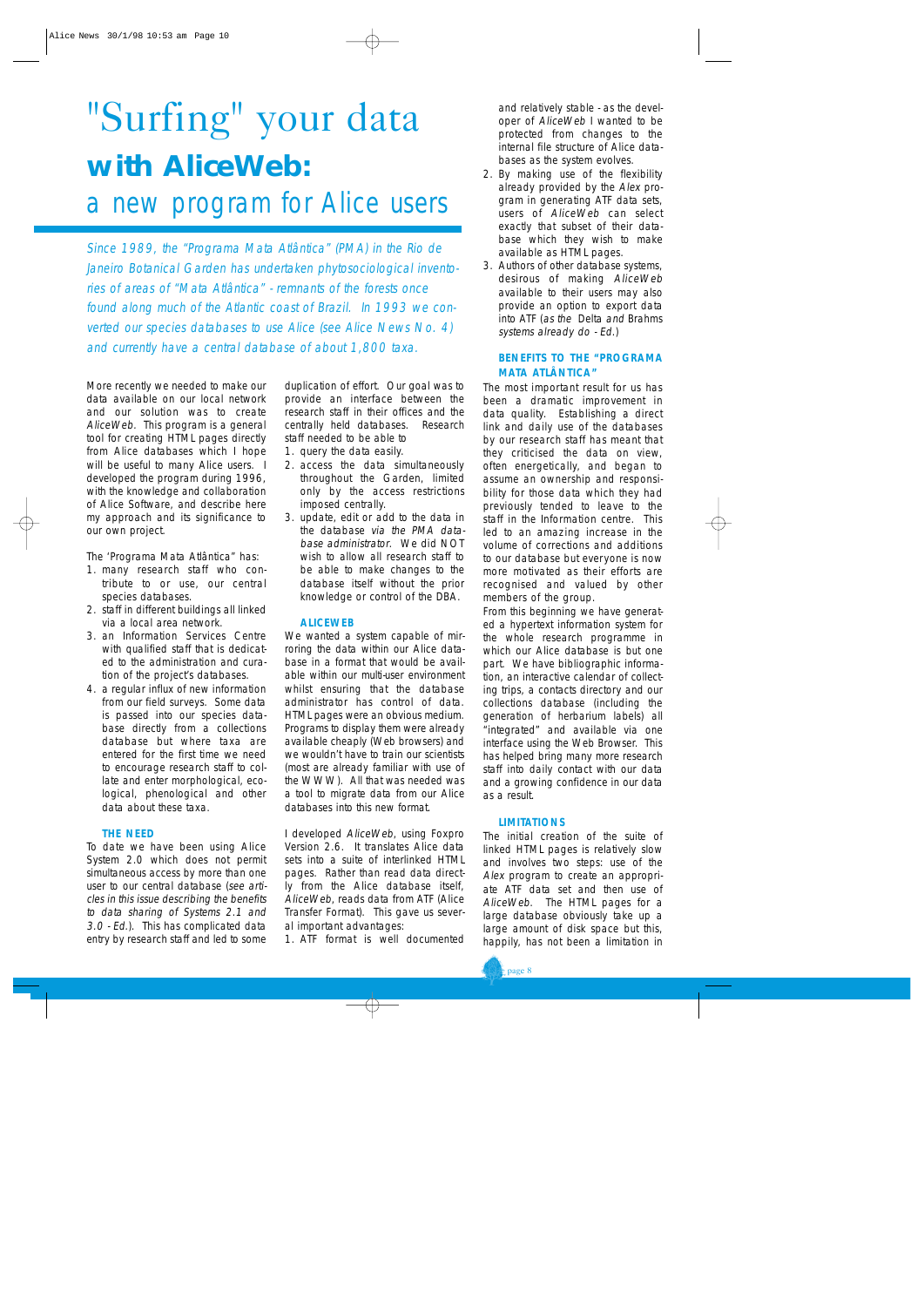our case and more than offset by the speed at which the user can access the data as a result.

One limitation of AliceWeb is that it is not possible, as it is with Aquery or Awrite, to generate lists of taxa by building complex queries using more than one question. Our emphasis was on the display and maintenance of the data rather than to duplicate the effective tools for data analysis that the Alice system already offers.

#### **THE FUTURE**

The HTML format, with its increasing number of extensions, could quickly become an efficient common interface for accessing biological databases (for example, the Species 2000 project is planning for this - Ed.). We anticipate that AliceWeb will increasingly be useful to many Alice users and are developing the program further. Future possible enhancements include:

• automatic incorporation of images within the species HTML pages created (This has now been



Eduardo Dalcin (second from right) and other members of the computing support group in the Rio de Janeiro botanical garden

implemented. Ed.).

- organisation of pages into subdirectories to facilitate management of Web sites.
- a single nomenclatural index to include all scientific names rather than separate lists of synonyms and preferred names.
- "Edit" buttons on species pages

that will allow end-users to generate pre-filled data editing sheets to facilitate generation of "data update requests" to be filed, electronically, with the database administrator(s).

• password control to limit access to different levels or types of data. **Eduardo Dalcin**

# **Comparing Araneus with AliceWeb**

Araneus, unlike AliceWeb, generates and displays an HTML page for a species as the end user asks for it; the page is not stored. AliceWeb, on the other hand, is run by the author of a database (in Windows on his local machine) to generate all of the linked pages that might be needed in advance of any user search. The information contained will be all of that which the author selected to export from their Alice database in ATF format. You can then transfer this set of linked pages to the Web server computer.

#### **Advantages of AliceWeb are that:**

- it creates numerous indexes which permit you to "surf" your data finding those taxa which have a particular attribute or use or occur in a particular country for example. By consulting vernacular names and then clicking on "abobrinha-do-mato", for example, you may discover two species which share this name. Selecting one of them, you can go on to discover, after two more clicks, which other species share the same geographical distribution and from which bibliographical references this information derives. LegumeWeb only allows users to search the database by scientific name.
- the species pages load faster when end-users make enquiries than do the pages generated dynamically by Araneus,
- proper links are included to bibliographic references or other data sources.
- it is available for Alice users now and is not restricted to any particular Alice database.

#### **The advantages of Araneus, the first two of which arise from its dynamic generation of pages, are that:**

- you do not need lots of disk space to hold the pre-formed HTML pages.
- possibilities exist for future customisation to allow general complex searches
- you can undertake searches of scientific names using "\*" wild characters.

#### **Combining the two approaches**

Our two approaches are complementary. While AliceWeb has no pattern matching capability, it provides indexes to allow searches using any datatype. It is possible that we will be able to combine our approach, using AliceWeb to generate all the index pages (for descriptor states, uses etc.) and using Araneus to generate species pages from the database when requested. We are currently discussing this.

Eduardo Dalcin and Richard White

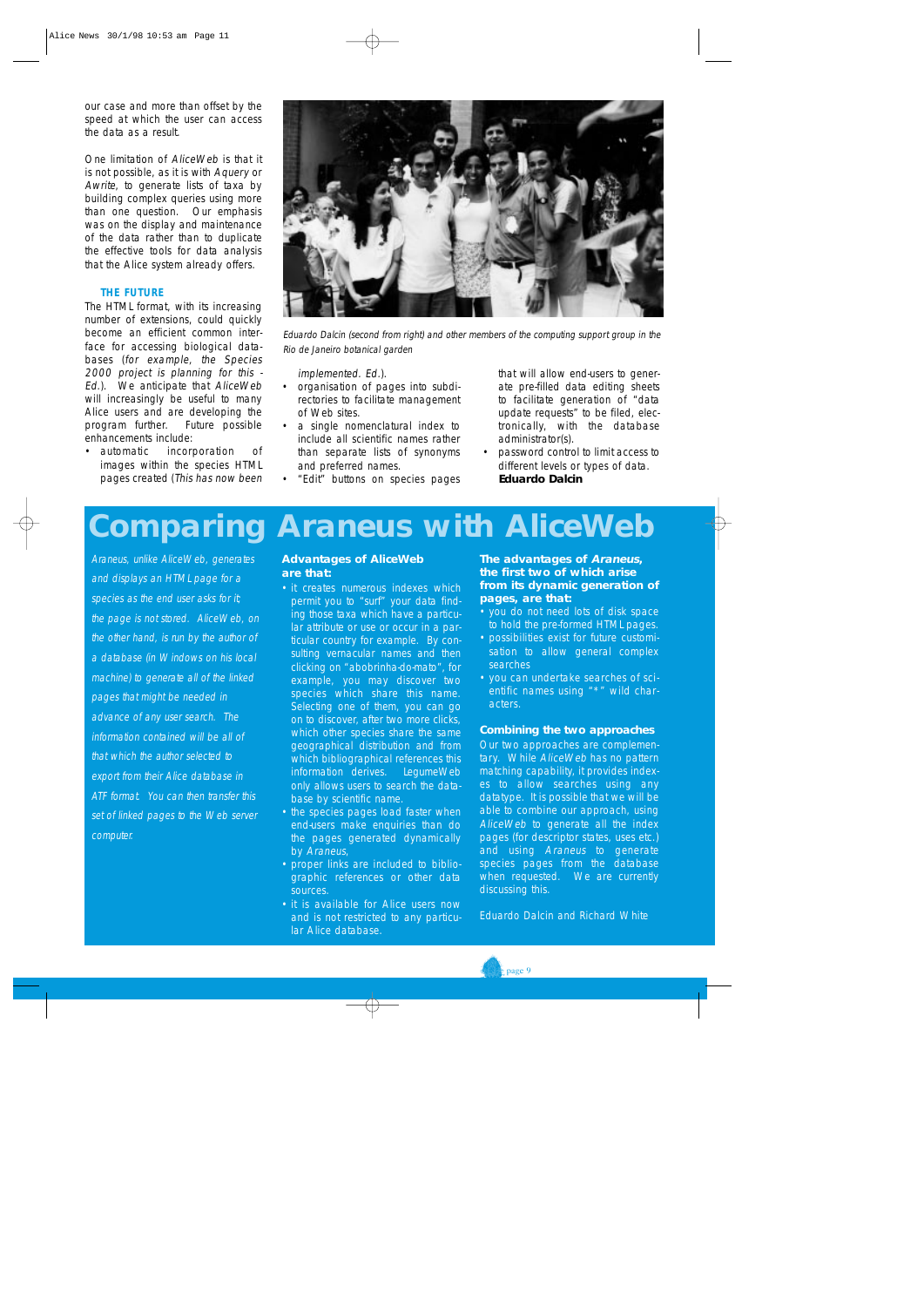# **New Functionality:**  a new Alice Query Engine

This is the first of a regular "New functionality" slot. Each issue of ASN will contain the description of one particular area of new functionality. This time we describe the new Alice query engine: that part of our programs that allows users to ask questions about the species in their databases using <AND>, <OR> and <NOT> operators.

The query engine in System 2.0 was first implemented in Aquery and subsequently improved upon in releases of Awrite and Alex. Some of our long standing (dare we say "die-hard") users, are so fond of this interface that some have threatened to sulk, or worse still, should we ever dare to change it! Times move on, however, and a fresh approach became inevitable.

The new query engine, available in Systems 2.1 and 3.0, has been completely rewritten. This has improved performance and provides a framework which makes it simpler to make further enhancements. This new version has lost none of the flexibility and ease of use of the existing version.

#### **THE ADVANTAGES:**

- 1 **Faster performance**: particularly noticeable with larger data sets and more complex queries.
- 2 **Consistency** between all our programs. The minor differences between Aquery, Awrite and Alex have disappeared as a result of the reorganisation and documentation of the Alice programming libraries undertaken during the last eighteen months.
- 3 **Greater precision and clarity when searching nomenclatural data**. Some users experienced difficulty when asking questions involving higher taxa or genera. The new interface makes

things much clearer - offering only accepted generic names for example, while the enriched nomenclatural data model in System 3.0 enables much more precise queries to be defined.

- **New search operators**. The System 2.0 query engine had only two search operators: "Equals to" or "Not Equals to". The new version will offer the following four operators for **all** data types:
- **Equals:** use this to find all those taxa recorded for the chosen data value (e.g. all species having "red" flowers).
- **Not Equals:** use this to find those taxa that have NOT been recorded as having the selected value (e.g. "red").
- **Unique**: use this to find those taxa that have been recorded as having the chosen data value alone (e.g. "red"): no other data value has been recorded for that data type. This operator will be useful, for example, to list those taxa that are endemic to a particular place.
- **Missing:** use this to find those taxa for which no data values have been recorded for the chosen data type (e.g. "habit").
- 5 **Comparative search operators**. The new query engine also offers the following four operators for use with User Defined Descriptors that have been predefined as "Ordered" (e.g. height, month, number etc.)
- **•Greater than**
- **•Greater than or equal to**
- **•Less than**
- **•Less than or equal to**
- 6 **A Missing Data Filter** will let you decide, for each part of your query, whether you want to include or exclude those taxa which have no data at all recorded. For example, when you search a database for all plants recorded as trees the result will **always** include those taxa for which "habit" is recorded as being set to "tree" but you **may** also decide to include those species for which data about "habit" is missing altogether and therefore **might** be trees. The filter will be available for use together with any of the above search operators except for "Missing".
- 7 **A Query History Manager** will enable users to store, and name, any complex queries that they may wish to use again at a later date. Such queries will be stored in and recalled from a catalogue of useful existing queries.
- 8 **A Query History Editor** will allow users to edit any query that they have stored previously in the catalogue. You can add, delete or modifiy the individual components of a complex query and save the changes before executing that query again.

The Query History Manager and the Query History Editor are available in the System 2.1 applications Aquery, Awrite and Alex as released. The other features described above are currently undergoing tests and will probably become available in the next release of System 2.1.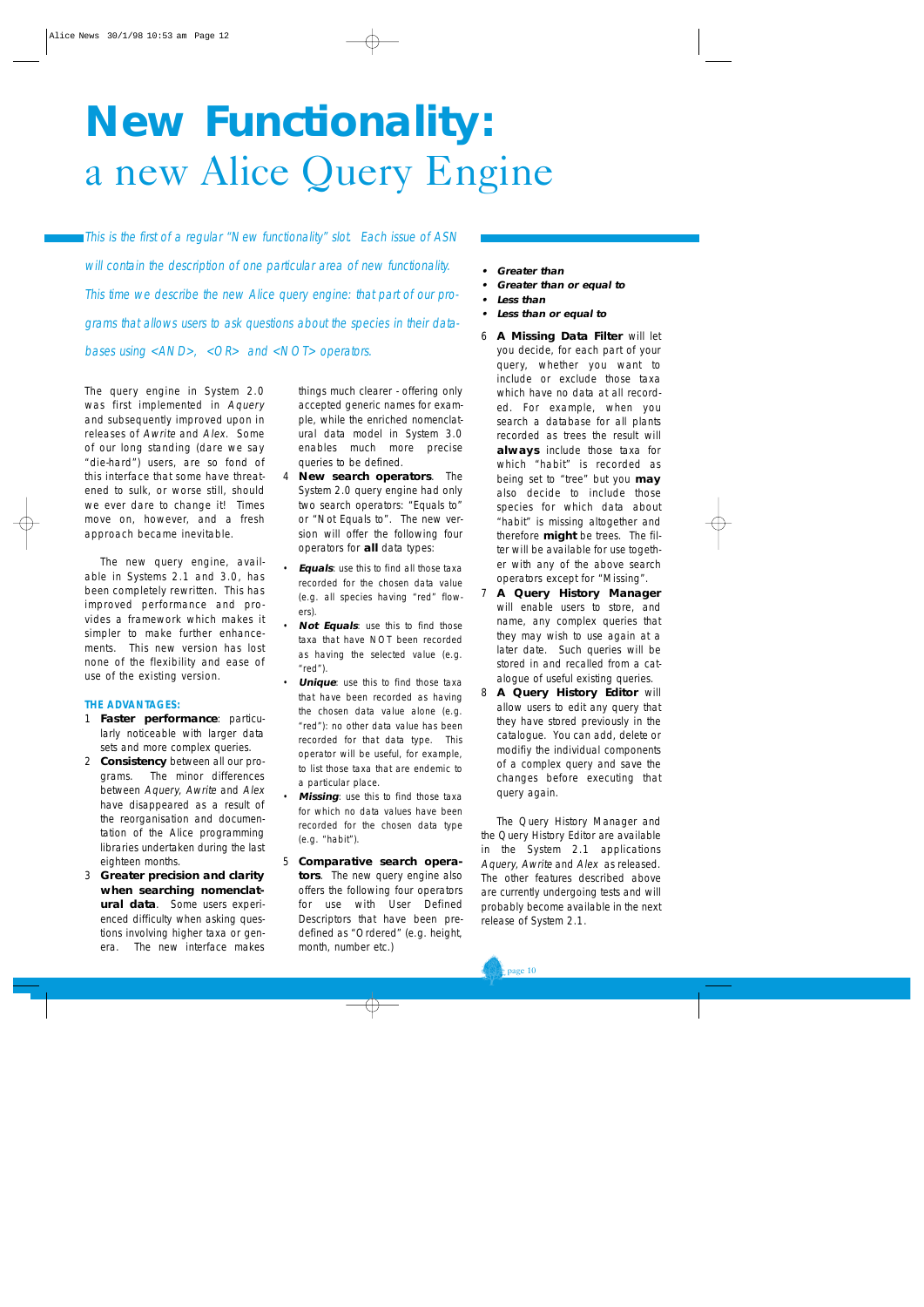# A PLANT GENETIC RESOURCE DATABASE FOR ALLIUM

The Genetic Resources Unit of the Horticultural Research Institute (a gene bank devoted to cultivars of crop vegetables) and the vegetable section of the Scottish Agricultural Science Agency (the registration centre responsible for National List and Plant Breeder's Rights testing of vegetable species in the UK), are collaborating to develop an Allium germplasm database. The database will be built using Alice System 3.0. The purpose is to create a shared resource of genetic information about cultivated and wild Allium, which will be used by the gene bank for identifying genotypes of interest to plant breeders and researchers, and to assist with requests for seed. The registration centre will use the database to

select cultivars to be grown in field trials for further evaluation or as an aid to characterising other taxa.

The exact circumscription of the database has yet to be agreed but is anticipated to cover 8 to 9 crops including some 1600 - 1700 taxa, the majority of which will be cultivars. The database will use a common descriptor set including origin and up to 400 descriptors covering passport information, morphology, and economic importance. The morphological descriptors will be based on those used by the International Plant Genetic Resources Institute (IPGRI) and the Union for the Protection of Plant Variety Rights (UPOV).

This is the first time in Europe that a gene bank and a registration centre have collaborated to create a shared information resource. Gene banks hold seed collections but are often have poor characterisation data for the seed in their collection. Registration centres collect good quality descriptive data, often over many years of field trials and a major goal of our collaboration is to make this information available to the gene bank in a useful way.

D. Astley, Genetic Resources Unit, HRI, Wellesbourne, Warwickshire.

F.N. Green, SASA, East Craigs, Edinburgh, EH12 8NJ. Email: green@sasa.gov.uk

### **User**

**Documentation** 

#### **USER GUIDES FOR SYSTEM 2.0**

We continue to employ Writelines Ltd. (a UK based technical documentation company) to prepare and produce User Guides to our software. In the last twelve months User Guides for Awrite and Alex have been completed and distributed to all registered users. If you didn't receive yours then please let us know.



Portuguese versions of the Aquery Guide have been distributed to users in Brazil and a Portuguese version of the Awrite Guide is complete and being printed. The Alex User Guide is to be translated.

#### **USER GUIDES FOR SYSTEM 2.1 AND 3.0**

Most effort on documentation is being focused on production of User Guides for the program Ace for Systems 2.1 and 3.0. After consultation with users we felt that although a User Guide for such a large and flexible program as Ace was necessary for reference purposes, there was still much merit in the tutorial approach which we had adopted with the documentation for the Alice program for System 2.0. Consequently, a tutorial for Ace is to be written at the same time as the User Guide. Versions of this tutorial will be available for both Systems.

Some recent Alice Manuals

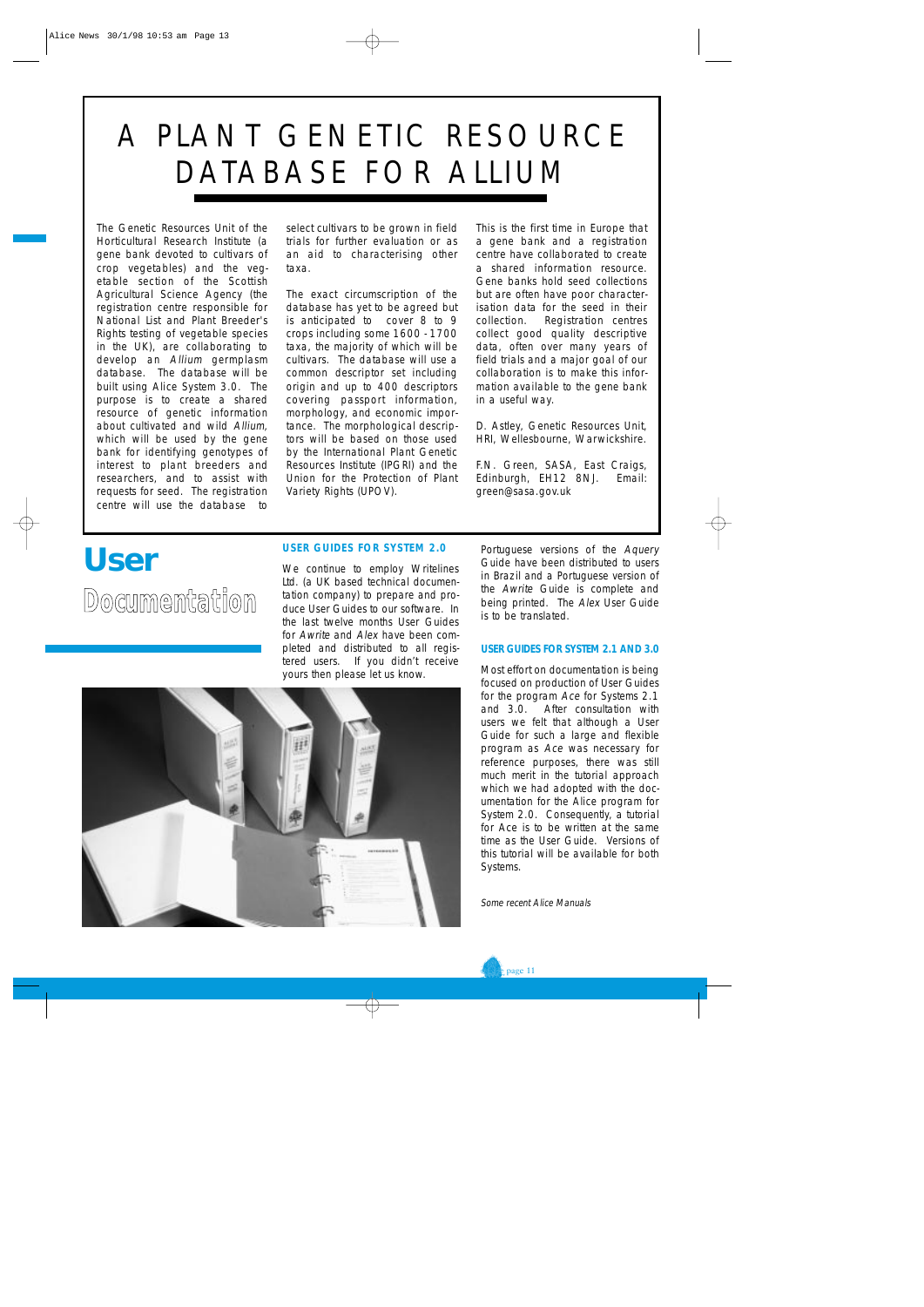# LEGUMES

# **of Northern Eurasia**

A database of more than 2,250 species of Leguminosae from Northern Eurasia has been compiled at the Komarov Botanical Institute (St.Petersburg) using Alice System 2.0. Taxonomists Andrey Sytin and Yuri Roskov have been building the database since 1992 working under the scientific supervision of Prof. G.P.Yakovlev . Our team participates in the International Legume Database & Information Service Project (ILDIS).

The database currently contains information about more than 2,300 native, adventive and cultivated legume taxa recorded from the former USSR and Mongolia. In August 1991, we started compiling the database using a version of Alice that was restricted to ILDIS's needs. Our database contents then reflected exactly those data categories chosen by the ILDIS project as part of its "Phase One" implementation. Later, however, we decided to include more information in our own database so as to provide a more detailed regional synthesis than the minimum data content required by ILDIS. We moved to the normal (nonrestricted) version of Alice therefore, and began adding new descriptors of our own definition. Five new descriptors (see panel) were entered and have since been recorded for all species.

Further modifications were made to the original ILDIS data definitions. The ILDIS descriptor "Climbing / Not Climbing", for example, was replaced by the seven state descriptor "Stem orientation" (see panel) and a far more detailed geographical scheme of Northern Eurasia was defined to include 6 macroregions, 19 countries (including 4 artificial parts of large territory of Russia) and 224 areas within those countries. We also slightly modified the classes of economic importance to

### SPECIES **DESCRIPTORS**

Defined at the Komorov Institute additional to those used by ILDIS

| Chromosome number with 41 states |  |                |
|----------------------------------|--|----------------|
| Stem orientation                 |  | with 7 states  |
| <b>Vegetation Type</b>           |  | with 43 states |
| Substrate                        |  | with 26 states |
| Aspect                           |  | with 10 states |

better match an existing Russian data standard. Finally we decided to include a complete list of vernacular names for each species including names from all the different FSU languages accompanied by an abbreviation version of the name of the language.

By the end of 1995, a full report was generated from our database using the Awrite program and which we then processed using Word 6.0 for Windows and Alice Word macros. The final result was published in 1996 by the Royal Botanic Gardens Kew (see panel opposite). Since then further data entry work has gone on and our database will soon be merged into the central ILDIS database which is currently housed at Southampton University.

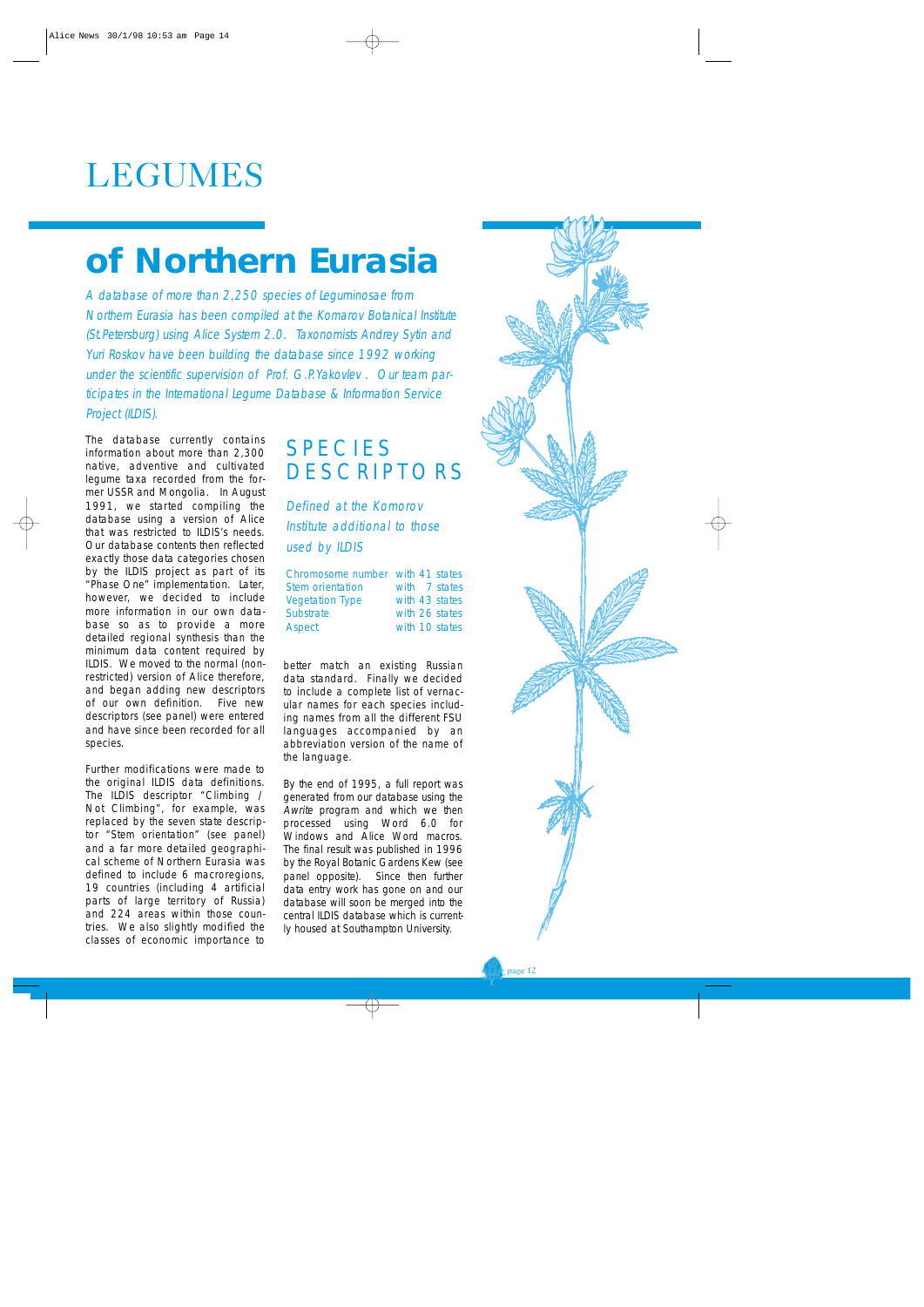As part of our project we were keen to see mapping facilities linked into our database. A computer programmer Michael Soloviev (see separate article page 6) developed four memory resident programs that facilitate both compiling and displaying geographical distribution records in Alice databases.

#### **Database statistics**

| <b>Species</b>                                                            | 2,262        |
|---------------------------------------------------------------------------|--------------|
| Subspecies & vars.                                                        | 46           |
| <b>Provisional taxa</b>                                                   | 28           |
| <b>Synonyms</b>                                                           | 1,650        |
| <b>Misapplied names</b>                                                   | 32           |
| Orthographic variants                                                     | 56           |
| <b>Nomenclatural Citations</b>                                            | 7,207        |
| Vernacular names                                                          | 3,002        |
| <b>Project descriptors</b><br><b>Descriptive observations</b><br>for taxa | 10<br>26,791 |
| <b>Geographical places</b>                                                | 262          |
| Distribution records for taxa                                             | 28,558       |
| Categories of use                                                         | 21           |
| Uses recorded for taxa                                                    | 1,224        |
| <b>Text notes</b>                                                         | 5,567        |
| Data sources                                                              | 733          |
| Literature pointers for taxa                                              | 9,881        |

To conclude, I am happy to say that during our five year project, during which time we have used almost all of the System 2.0 programs, we have been very satisfied with the reliability and flexibility of Alice software. There has been no loss of data, the software does an excellent job of ensuring data consistency and is sufficiently easy to use that others in the herbarium can query our database without troubling us compilers. Of particular importance to us has been the ability to add descriptors and modify them as the project progressed and to be able to design our own reports exactly as we wanted them to be. Also important have been the flexible ways in which data can be used once stored and the security offered us by the data quality enforced by Alice and the data export facilities.

Yuri Roskov Herbarium, Komarov Botanical Institute, St.Petersburg 197376, Russia, Email: roskov@herb.bin.ras.spb.ru

#### Books published by the Royal Botanic Gardens, Kew originating from Alice databases

In 1989 "Legumes of Africa" was the first book to be published by Kew Gardens directly from an Alice database. The latter was built by Mike Lock as part of Kew's contribution to the International Legume Database and Information Service (ILDIS). Since then Kew has published a number of books whose contents have been generated as Awrite reports from Alice databases. Several other Kew staff are now preparing to publish their databases either as books or on the World-wide Web.

|                                                                                                                    | No. of taxa | Price (£) |
|--------------------------------------------------------------------------------------------------------------------|-------------|-----------|
| <b>Legumes of Africa</b><br>J.M.Lock (1989) 619 pp.                                                                | 5825        | 15.00     |
| <b>Orchids of Vanuatu</b><br>B. Lewis and P. Cribb (1989) 171 pp.                                                  | 158         | 12.00     |
| <b>Legumes of West Asia</b><br>J.M.Lock and K.Simpson (1991) 263 pp.                                               | 2015        | 15.00     |
| Legumes of Indo-China<br>J.M.Lock and J.Heald (1994) 164 pp.                                                       | 994         | 9.00      |
| <b>CITES Orchid Checklist</b><br>J.A.Roberts, C.R.Beale, J.C.Benseler,<br>H.N.McGough and D.C.Zappi (1995) 136 pp. | 1349        | 7.50      |
| Legumes of Northern Eurasia<br>G.P. Yakovlev, A.K. Sytin and Yu.R. Roskov                                          |             |           |
| (1996) 724 pp.                                                                                                     | 2260        | 30.00     |

Any of these books maybe purchased by writing to the Mail Order Department, Royal Botanic Gardens, Kew, Richmond, Surrey, TW9 3AB, UK.

All prices quoted are in pound sterling (£). Please add 15% for Packing and Surface Mail Postage. Major Credit Cards are accepted. Please send number, expiry date, and registered address of card (i.e. the address to which the account is sent).

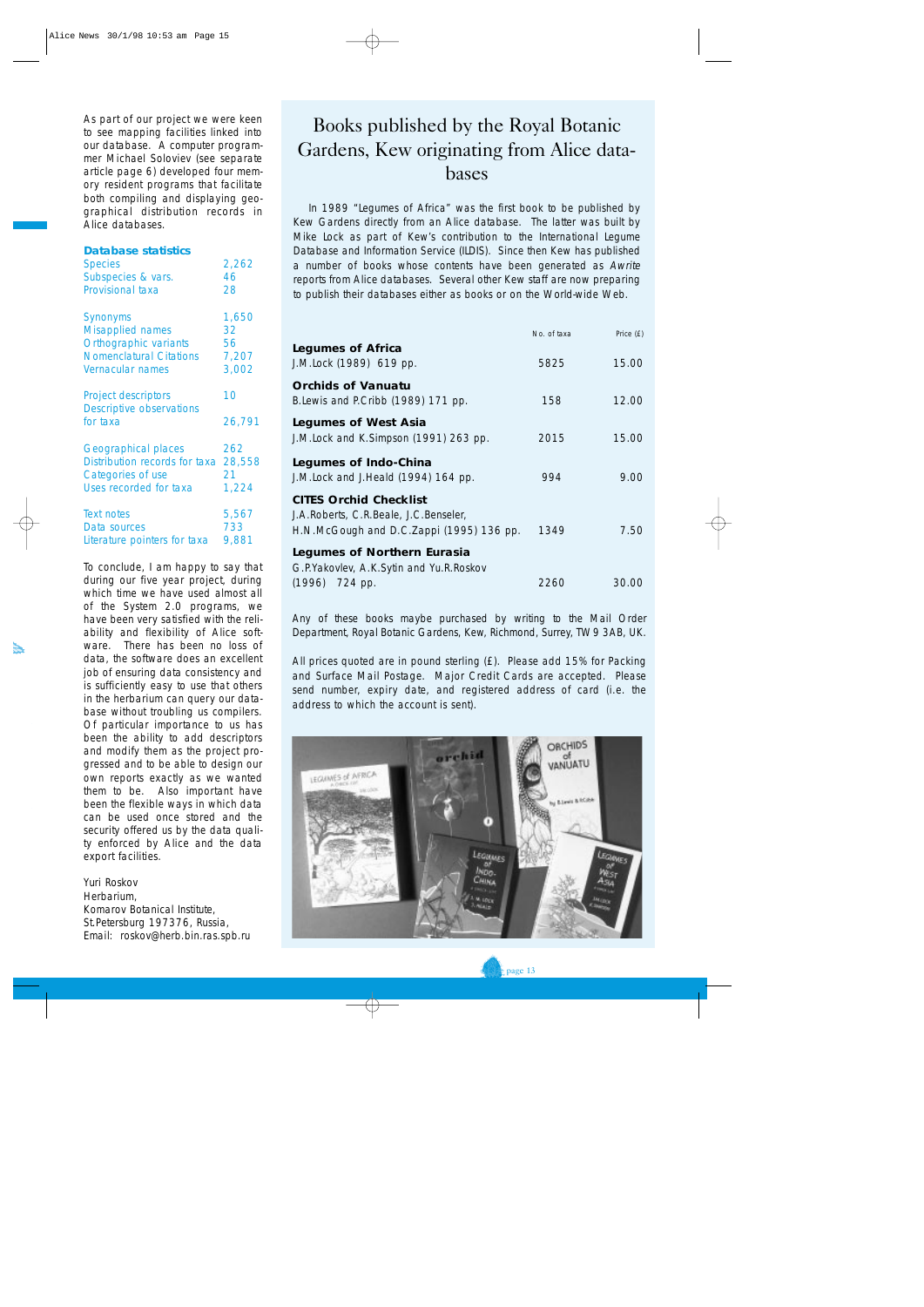One of the strengths of the Alice system is the high degree of internal consistency and logical integrity that it imposes upon your data. Very few programs available to biologists, however, are as strict in this regard. Before data from other sources can be imported into Alice databases, therefore, they must be rigorously tested and this is one of the uses for which Sam is intended. Interestingly you could also use Sam to test the quality of other people's data sets by importing them into an empty Alice database, even if you had no subsequent intention to use Alice programs to manage those data.

Alice users, whether researchers, institutes or projects are increasingly interested in being able to exchange data. A whole new set of data integrity issues arise when exchanging data between projects. Inconsistencies between the data sets, such as differences of opinion, alternative spelling or nomenclatural changes, may mean that two databases, even when built with the same software and stored in the same format, cannot simply be stuck together end-to-end. Careful comparison is needed when two sets of data are merged.

Sam, when importing data from whatever source, tests each data item, bit by bit, against the target database for incompatibility or logical conflict. Only data that do NOT

## **Importing data and exchanging data between projects**

Sam is a sophisticated tool for:

- importing into an Alice database information that has been generated with other programs or databases
- reviewing the logical consistency of data sets generated with other programs
- merging two or more Alice databases

conflict are added to the target database. Conflicting data are filtered out and reported to the user who can then edit or reject them. Such checking is essential if the resulting database is to retain the high degree of internal data integrity expected of an Alice database. The greatest complexity comes in dealing with potential "conflicts" within the scientific nomenclature. Sam must detect and respond intelligently to many possible situations in which names, homonyms, misapplied names and synonyms may be used in different ways by different authors to refer to the same taxa.

As reported in our last newsletter, funding was obtained from the Reuters Foundation for the further development of Sam for use by the 'Plantas do Nordeste' project, a collaborative initiative in Northeast Brazil involving 20 different institutes most of whom are building Alice databases. Low level routines in an earlier version of Sam have been modified and rewritten. They have also been used to provide a "copy data" function in the Ace program. Significantly, we have had the resources to take a long look at the fundamental design of the nomenclatural conflict manager which sits at the core of Sam. The design for this module, originally based on ideas from the literature and experiences of the ILDIS project (see separate article by Richard White), proved to have a number of shortcomings. We now have a new design and a detailed work programme which breaks down further development into a number of phases. Implementation of the next phase is due to start early in 1997.

#### **BEHIND THE SCENES**

For those with a technical interest we describe here some of the changes to Alice that underpin the new functionality available in System 2.1 and System 3.0.

#### **Improved data structures**

As reported in previous newsletters we are developing the data structures underlying the Alice system. The fruits of these changes are most obviously evident in Alice System 3.0 which supports a richer set of taxonomic ranks below the species level. These are of particular interest, for example, to horticulturists, agronomists and gene bank curators (please refer to the article describing the "Allium plant genetic resource". We have made a number of changes that will allow a greater variety of name, taxon and place categories to be supported within System 2.1 including some that require longer field lengths than those in System 2.0. The ground work has also been laid for supporting classes of descriptors, dependencies between descriptors and for the integration of images and documents. Another advantage to both Systems of these structural changes is better performance, particularly of nomenclatural searches.

#### **New tool for upgrading your database**

A key development has been Dbupdate, a tool for upgrading databases between different versions of the Alice System. Dbupdate has been succesfully tested by upgrading a large number of System 2.0 databases to System 2.1 or 3.0. We are confident, having tested the program, that users without technical knowledge will be able to upgrade their databases quite easily.

#### **Improved Code Libraries**

We have completely reorganised the Alice code-base which underlies all Alice programs. This is arranged as libraries of small program modules or functions and has been reorganised, considerably reworked and code re-use maximised. These changes have three important effects: we have removed inconsistencies between programs, made transition toward a graphical user interface easier and improved independence from the underlying database engine. We are looking to the future and listening to our users, some of whom speak of integrating their Alice databases with institutional systems for example. We are designing the Alice of the future such that it will be possible to build Alice databases in Oracle, Informix or any other relational database management system.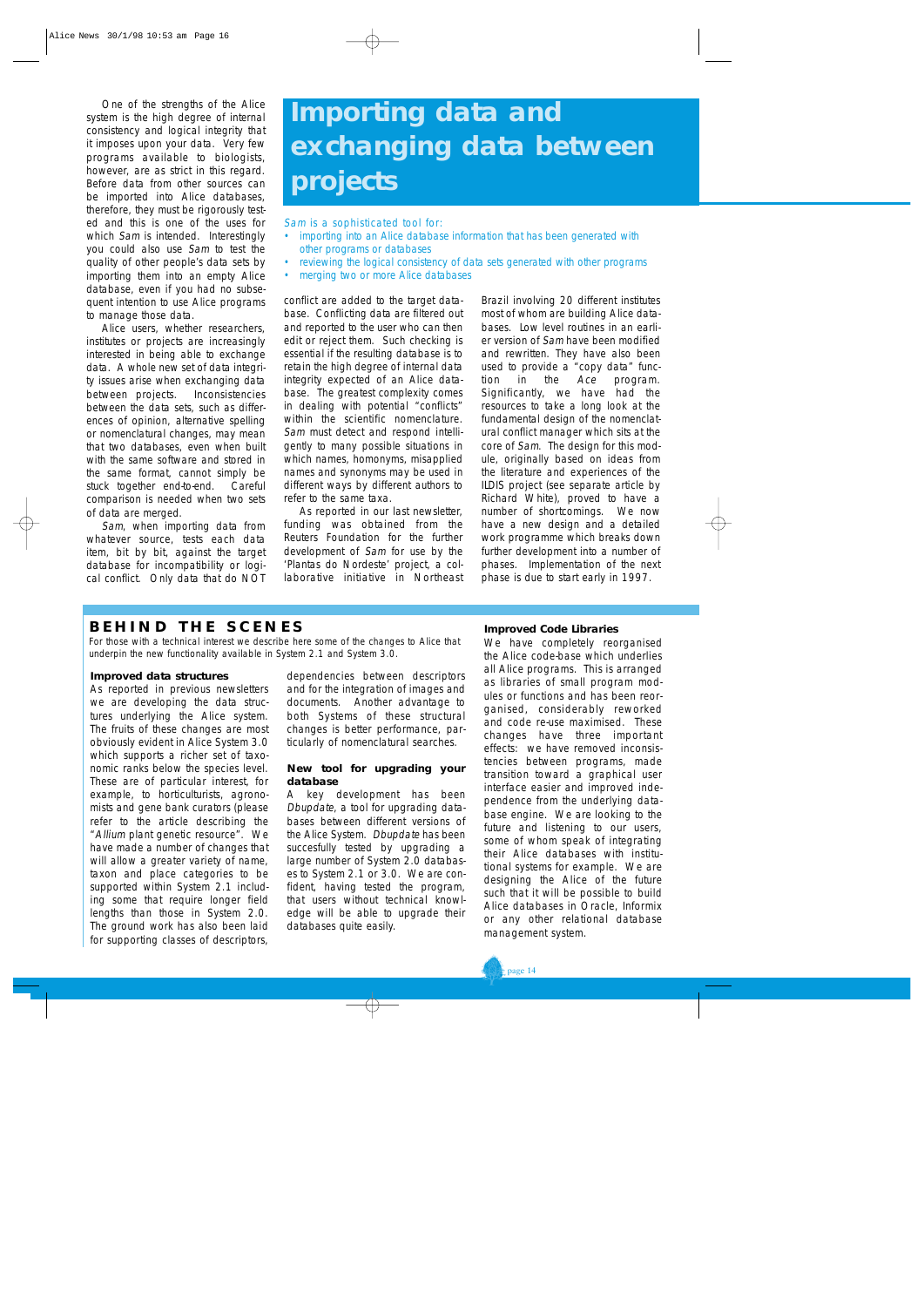### New programs for the Alice system

All System 2.0 programs are available in System 2.1, which will in addition contain three completely new programs and three new database management tools.

#### **Ace**

A program, which replaces Alice, Atext and Nview, to capture and edit your data. Ace represents a fantastic leap forward for those entering or editing data.

#### **Aview**

A program to view and explore Alice databases without being able to make any changes to it. This is ideal for use by students or other research team members without authority to edit or enter data.

#### **AliceWeb**

A program to generate HTML pages automatically from your Alice database.

#### **Dbupdate**

A tool to migrate your data from a System 2.0 database to a System 2.1 or 3.0 database.

#### **Dbadmin**

A tool for the nominated Alice database administrator on a networked site to manage use of and access to multiple Alice databases or applications by individual Alice users.

#### **Dbunlock**

A tool for managing access to Alice databases and applications for individual Alice users on a networked site or for those Alice users working on stand-alone PCs running DOS or Windows.

#### **Reduced Registration for Alice System 2.1**

System 2.1 is now available. Those users of Alice System 2.0 who have current maintenance contracts can now upgrade to System 2.1 for a reduced fee. This offer will close on the 1st of December 1997. All prices are given in pound sterling. For details of the programs included with each type of Registration please see the article "Editions" explained.

| <b>Registration type</b>  | <b>Normal Registration</b><br>Fee | <b>Upgrade fee</b><br>for current users |
|---------------------------|-----------------------------------|-----------------------------------------|
| Database author's edition | £1,750.00                         | £ 650.00                                |
| End-user's edition        | £ 550.00                          | £ 250.00                                |

#### **New releases for Alice System 2.0**

This year we have distributed new versions and maintenance releases of all programs in System 2.0. All users that have maintenance contracts should have received their copies by now. Please check that you are using the most recent versions.

| <b>Version</b> |
|----------------|
|                |
|                |
|                |
|                |
| 2.10.1         |
|                |
|                |
|                |

These will be the last versions of these programs to be released since all development of System 2.0 has ceased as we concentrate our efforts on Systems 2.1 and 3.0.

#### **Reduced prices for Alice System 2.0**

Now that System 2.1 is available we have decided that we will continue to distribute System 2.0 at significantly reduced prices. All prices are given in pound sterling.

|                                                           | <b>Price with Documentation</b> | <b>Price without Documentation</b> |
|-----------------------------------------------------------|---------------------------------|------------------------------------|
| Author <i>'</i> s edition                                 | £ 550                           | £ 200                              |
| (Alice, Atext, Nview, Amie,<br>Aquery, Awrite and Alex)   |                                 |                                    |
| End-user <i>'</i> s edition<br>(Nview, Aquery and Awrite) | £ 200                           | f 75                               |

Those interested in purchasing copies of System 2.0 should note that:

- all development of System 2.0 has ceased as we concentrate on current systems
- Alice is a sophisticated tool and first time users will need documentation
- those purchasing System 2.0 after the 1st December 1996 will not be able to upgrade to System 2.1 for the reduced fee available to existing users.